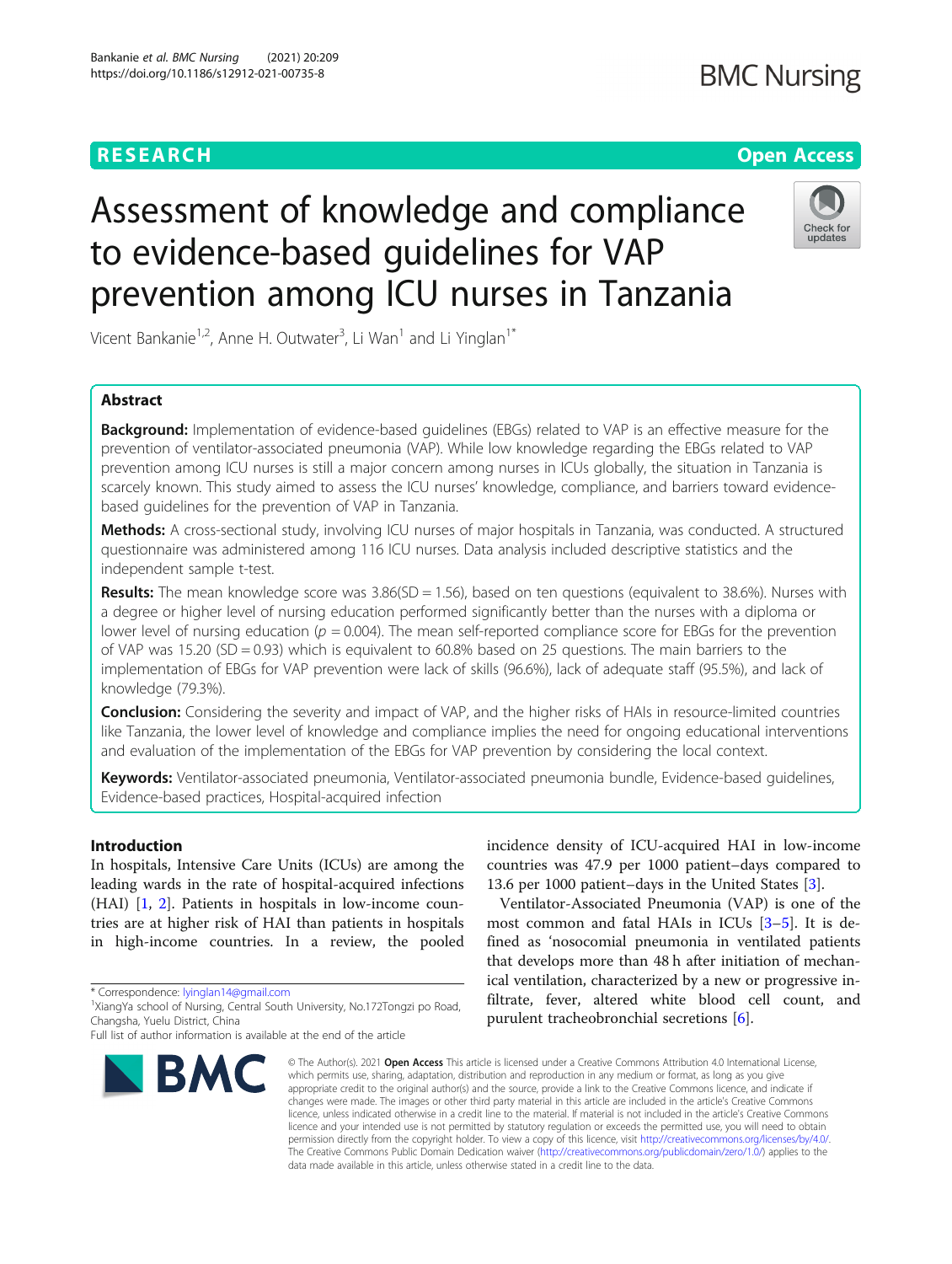Although the exact attributable mortality related to VAP is difficult to ascertain, VAP has long been associated with prolonged ICU stays and increased hospital costs globally [\[7](#page-10-0)]. While there is inadequate information regarding VAP incidence in Tanzania and other African countries, the higher burden of infectious diseases and limited resources for treatment and rehabilitation predispose these countries to increased VAP prevalence [[5,](#page-10-0) [8](#page-10-0)]. Implementation of evidence-based guidelines (EBGs) related to VAP serves as an effective measure for the prevention of ventilator-associated pneumonia (VAP) [\[9](#page-10-0)].

To prevent VAP more reliably and effectively, a group of evidence-based interventions called a "VAP bundle" is recommended to help clinicians deliver bedside care [[10\]](#page-10-0). Ventilator-Associated Pneumonia Bundle (VAP bundle) is a series of evidence-based interventions that when implemented together will achieve significant outcomes of reducing VAP in patients on mechanical ventilation [\[10,](#page-10-0) [11\]](#page-10-0). The VAP bundle components include the following  $[10, 12]$  $[10, 12]$  $[10, 12]$  $[10, 12]$ : Elevation of the head of the bed (at 30° to 45°), daily "Sedation Vacations" and assessment of readiness to be extubated, daily oral care (with chlorhexidine for post-cardiac surgery), peptic ulcer disease (PUD) prophylaxis, and deep venous thrombosis (DVT) prophylaxis [[10\]](#page-10-0). Although there has been some discordance regarding specific bundle components among some researchers [\[13](#page-10-0), [14](#page-10-0)], VAP reduction has been achieved when the compliance of the main bundle components is achieved [\[11,](#page-10-0) [15\]](#page-10-0), provided that there is a high level of compliance (above 95%) to all components of the bundles, unless there is a clear reason for clinical variance, and the reasons are clearly documented  $[16]$  $[16]$ . At such high compliance, VAP can be effectively prevented, as revealed in a recent study in the Democratic Republic of Congo, where improving compliance of the VAP bundle components from 0 to 32.75% lowered the VAP incidence density from 33.74 to 18.05 VAP cases per 1000 days on the ventilator [[17\]](#page-10-0).

To attain high compliance, nurses have to be well equipped with appropriate knowledge and skills to EBGs as necessary factors for their implementation.

#### Background

Although knowledge does not necessarily reflect practice, it remains the first step in the implementation of evidence-based practices. The biggest barrier to compliance with evidence-based practice is not that nurses disagree with the evidence, but rather that nurses do not know whether the evidence exists or do not know what they should be doing [\[18](#page-10-0)]. Being the closest patient care providers, nurses in ICU need to have knowledge on the prevention of various hospital-acquired infections for better care of the patient.

Knowledge regarding the EBGs related to VAP prevention is a global concern among nurses in ICUs [[4,](#page-10-0) [19](#page-10-0)– [21\]](#page-10-0), and differs from country to country. The mean knowledge scores reported in various studies range between 41.2% among ICU nurses during the annual Congress of the Flemish Society for Critical Care Nurses [[22\]](#page-10-0) and 78.1% among ICU nurses in a tertiary care university hospital in the USA [\[23\]](#page-10-0). Although Low- and Middle-Income Countries (LMICs) are more burdened with ICU-acquired HAIs, the knowledge and skills among clinicians in preventing the HAIs is lower than in high-income countries (HICs). In a study to assess the knowledge regarding the EBGs for VAP prevention among nurses, doctors, and respiratory therapists in the USA, all groups had high knowledge about the EBGs for VAP prevention, and intergroup differences in knowledge were not significant [[23\]](#page-10-0). This was contrary to studies done in Egypt [[24](#page-10-0)] and Ethiopia [[25\]](#page-10-0) that involved nurses alone, where nurses demonstrated inadequate knowledge.

In addition to the higher rates of infectious diseases in Africa, studies regarding VAP and EBGs for VAP prevention are scarce [[3\]](#page-10-0). In Tanzania, like other sub-Saharan African Countries  $[3]$  $[3]$  $[3]$ , ICUs are not without risks for VAP. The Majority of patients admitted in adult ICUs present the risk factors reported by Wu et al. [\[26](#page-10-0)]. While prolonged hospitalization and other VAP-related complications are frequently reported, there is no clear documentation of VAP incidences and prevalence. Low nurse-patient ratio, high workload, lack of clear and contextualized VAP protocol, limited strictness in maintaining asepsis during aseptic techniques, and limited access to online internet resources are common observable risk factors. The number of specially educated critical care nurses and nurses who have attained specialized ICU knowledge for VAP prevention is also limited. However, the knowledge levels of ICU nurses in Tanzania regarding the EBGs for VAP prevention is unclear, and little attention has been paid to the studies regarding knowledge and compliance to EBPs for VAP prevention among nurses, despite the importance of EBP for VAP prevention in improving the quality and safety of patient's care in ICUs. Although the emphasis is given to universal precautions for infection prevention and control during ICU care, there is no specific national guideline or protocol for VAP prevention in Tanzania. Therefore, among other things, it was imperative to assess nurses' knowledge and compliance toward EBGs for the prevention of VAP by nurses working in ICUs, to discover the existing gaps. This gap in knowledge and compliance can be the first step for comprehensive interventions such as clinical teaching to improve knowledge and compliance and to influence local policymaking related to VAP prevention. Therefore, we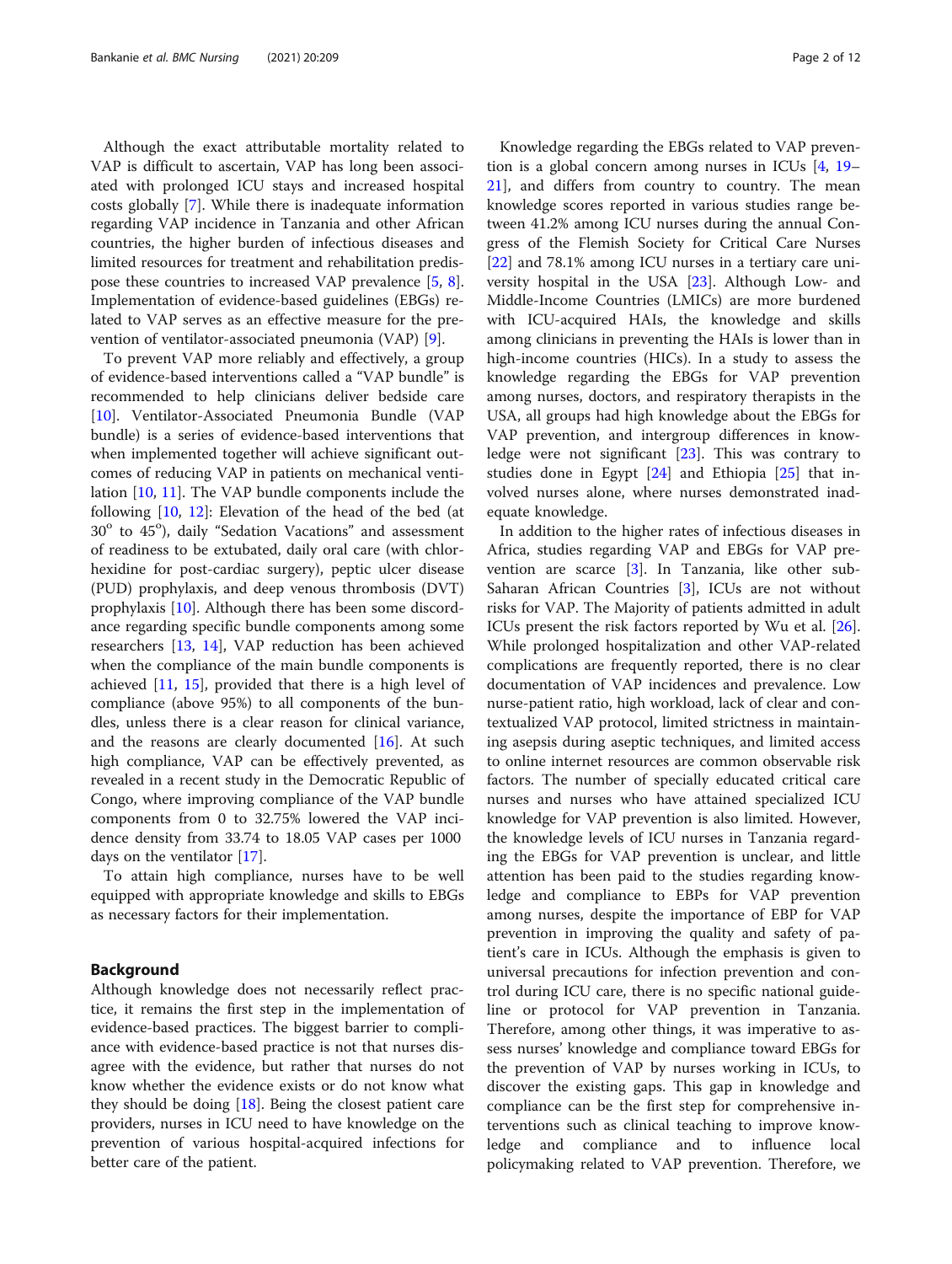conducted this study to assess knowledge and compliance towards EBGs for VAP prevention among ICU nurses in Tanzania. To our knowledge, this is the first study regarding knowledge and compliance to EBGs for VAP prevention in Tanzania using a standardized international questionnaire and among the few studies conducted in Africa around this topic.

#### Research questions and objectives

The main objective of this study was to explore ICU nurses' knowledge, compliance, and barriers towards EBGs for the prevention of VAP in Tanzania. The specific research questions were as follows:

- (1) What do ICU nurses know about EBGs for the prevention of VAP in Tanzania?
- (2) To what extent do ICU nurses adhere to EBGs for the prevention of VAP in Tanzania?
- (3) What are the barriers towards EBGs for the prevention of VAP in Tanzania?

#### **Methods**

#### Design

A cross-sectional study, with a quantitative approach, was conducted among ICU nurses from all major hospitals in Tanzania.

#### Sample size calculation and sampling

The minimum sample size for the study was calculated by using the sample size formula when the mean score is the measure of interest in the study [\[27\]](#page-10-0) as follows:

 $N = Z^2 xSD^2/E^2$ .

N = Desired number of participants in a sample.

 $Z =$  Standardized value for the corresponding level of confidence. At 95% CI, it is 1.96,  $E =$  Margin of error or rate of precision, which was set at 0.25 in this study.

SD = standard deviation, which is based on a previous study or pilot study. In our study, it was derived from the pilot study, which was 1.08.

The calculation yielded 72 participants.

Therefore the minimum sample size was 72.

After adding the 10% non-response, the total sample size was 80 ICU nurses.

However, the number of all nurses who were available during the data collection was 116 and were all involved in the study.

Convenient sampling was employed in the selection of participant nurses. All ICU nurses who were available during the data collection period and willing to participate were included in this study. The inclusion criteria for the participants were as follows: 1) The participants were bedside healthcare providers to ICU patients and in-service nursing students at St.John's University of Tanzania who are upgrading their diploma into bachelor

degree of Nursing during the period of data collection 2) signed informed consent for participation.

The questionnaires were distributed to a total of 116 nursing staff by the well-trained research assistants with a Master of Science in Nursing (Critical Care and Trauma).

#### Study settings and participants

Tanzania, one of the East Africa countries has an approximate population of 60 million. The country is administratively divided into 31 regions, and four zones. Each region has a regional hospital, some providing ICU care to a limited number of patients. During the period of our study, there were four main referral hospitals, which are located in zones so as to serve as tertiary level referral centres, receiving patients from regional Hospitals. These hospitals are Kilimanjaro Christian Medical Centre (KCMC) in the Northern zone, Bugando Medical Centre (BMC) in the Western zone, Mbeya Referral Hospital (MRH) in the Southern highlands zone, and Muhimbili National Hospital (MNH) which serves the coastal zone, as well as the national referral hospital receiving patients from all hospitals in Tanzania, including the three named referral hospitals. In Dar es Salaam, in additional to MNH, there are Muhimbili Orthopaedic Institute, Jakaya Kikwete Cardiac Institute (JKCI) and other private hospitals such as such as Aga Khan, Hurbert Kairuki which are also providing long term ICU care.

The participant ICU nurses were recruited from all hospitals in Dar es salaam, which were providing ICU care services during the period of data collection. These hospitals included Muhimbili National Hospital (MNH), Muhimbili Orthopaedic Institute (MOI), Hurbet Kairuki Hospital, and Aga Khan Hospital. In addition, ICU nurses from other regions of Tanzania were conveniently obtained at St. John's University in Dodoma where they were upgrading their diploma into degrees through bachelor studies. This included ICU nurses from Kilimanjaro Christian Medical College (KCMC), Bugando Medical Centre (BMC), Mbeya Zonal Hospital, and Dodoma Regional Referral Hospital. In overall, the participants came from 10 ICUs, of which 6 ICUs are found in Dar es Salaam, and 4 from other regions (Table [1\)](#page-3-0). The ICUs include orthopedic, cardiac, emergence, and general ICUs. The general ICUs are in some hospitals where all patients requiring ICU care are admitted in a single ICU irrespective of the type of disease condition they are suffering. No participant identification information was required, and the questionnaire was filled only once.

#### The questionnaire

The questionnaire was adopted from Jasson et al. (2013) and was previously applied in Finland in 2013 for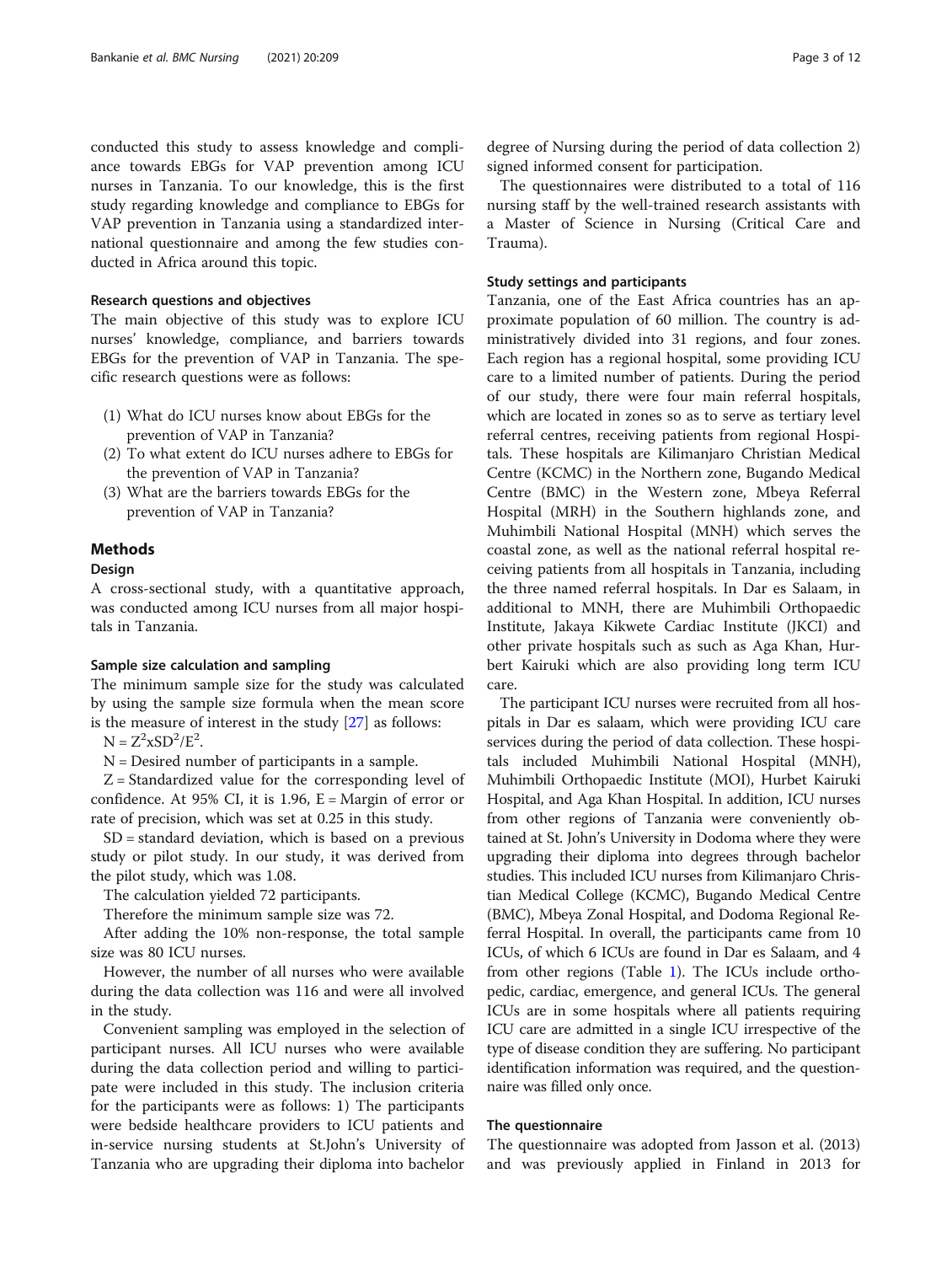| Variable                                  | Frequency | Percent |
|-------------------------------------------|-----------|---------|
| Age $(n = 115)$                           |           |         |
| $20 - 29$                                 | 32        | 27.8    |
| $30 - 39$                                 | 59        | 51.3    |
| $40 - 49$                                 | 23        | 20      |
| $50 - 59$                                 | 1         | 0.9     |
| Level of nursing education ( $N = 115$ )  |           |         |
| Diploma and below                         | 86        | 74.1    |
| Degree and above                          | 30        | 25.9    |
| ICU working experience                    |           |         |
| 5 years or less                           | 89        | 78.1    |
| Above 5 years                             | 25        | 21.9    |
| $Sex (N = 116)$                           |           |         |
| Male                                      | 20        | 17.2    |
| Female                                    | 96        | 82.8    |
| Hospital ( $N = 116$ )                    |           |         |
| MNH <sup>a</sup>                          | 53        | 45.7    |
| $MOI^b$ ,                                 | 25        | 21.6    |
| Kairuki                                   | 3         | 2.6     |
| Aga Khan                                  | 14        | 12.1    |
| St.John's University <sup>c</sup> ,       | 21        | 18.1    |
| Type of ICU ( $N = 116$ )                 |           |         |
| General ICU                               | 61        | 52.6    |
| Cardiac ICU                               | 10        | 8.6     |
| Orthopedic ICU                            | 25        | 21.6    |
| Emergency                                 | 20        | 17.2    |
| Ever heard about VAP ( $N = 116$ )        |           |         |
| Yes                                       | 59        | 50.9    |
| No                                        | 57        | 49.1    |
| Ever cared for a VAP patient( $N = 116$ ) |           |         |
| Yes                                       | 41        | 35.3    |
| vNo                                       | 75        | 64.7    |
| Had any recent course( $N = 114$ )        |           |         |
| Yes                                       | 18        | 15.8    |
| No                                        | 96        | 84.2    |

<span id="page-3-0"></span>Table 1 Demographic characteristics of participant ICU nurses

<sup>a</sup>Muhimbili National Hospital

**b**MuhimbiliOrthopaedic Institute, <sup>c</sup>Includes KCMC, Bugando Medical Centre, Mbeya Zonal Hospital, and Dodoma

Regional Referral Hospital. These nurses were recruited from St. Johns

University and participate in ICU care in the St.John's

university-affiliated hospitals

assessment of knowledge and compliance toward evidence-based practices for prevention of VAP among the critical care nurses [\[28](#page-10-0)]. The adopted questionnaire constituted questions from two international prevalidated questionnaires used for assessment of knowledge [[29](#page-10-0)], and compliance and barriers [[30\]](#page-11-0). The knowledge questionnaire comprised of nine closedended questions with a difficulty and discriminative indexes of 0.1—0.9; discrimination 0.10—0.65 respectively [[31\]](#page-11-0) and supplemented by one question on the use of 0.12% chlorhexidine gluconate antiseptic rinse [\[13](#page-10-0)], making a total of 10 objective questions.

The overall Self-reported compliance questionnaire included questions from three main sources:

- i) The original questionnaire by Ricart et al. (2003) (question 1–12, 30].
- ii) The supplementary questions from the American Association for Respiratory Care (AARC, 2010) recommended open endotracheal suction (ETS) practices (question  $13-20$ ) [ $32$ ], and.
- iii) The World Health Organization (WHO, 2009) recommended hand hygiene practices (question  $21-25$ ).

Assessment of barriers to implementation of the EBGs for VAP prevention was done according to Jasson et al. (2013). The barriers were outlined and participant nurses were required to either agree by selecting 'Yes' or disagree by selecting a 'No' option. The percentages of the responses were tabulated and compared.

The overall questionnaire for the assessment of knowledge, compliance, and barriers was evaluated by two experts for reliability: One is a registered nurse with a master of critical care nursing, and another is an anesthesiologist. These experts had ICU working experience of 6 and 9 years respectively.

The overall questionnaires were further pre-tested for internal validity by a group of ICU nurses  $(n = 12)$  who were not included among participants for the main study. This would reveal whether participant nurses had a common understanding of the questions and whether they could report any ambiguity (actual or perceived) on any of the questions in the questionnaire  $[33]$ . This was important so that any differences in participants' knowledge scores during the actual research could be ascribed to lack of knowledge than failure to understand the question. Therefore, printed questionnaires were distributed to 12 nurses, 4 with the diploma, 2 with the certificate, 4 with the degree, and 2 with the master of nursing, and each nurse was required to answer the questions and give his/her views on the clarity of each question. Generally, the questionnaire was clear and well-understood by the participants.

#### Data analysis

Raw data were uploaded and analyzed using Statistical Package for the Social Sciences (SPSS) version 20. Descriptive statistics such as frequency and percentages were used to describe the demographics, compliance, and barriers of participant nurses regarding the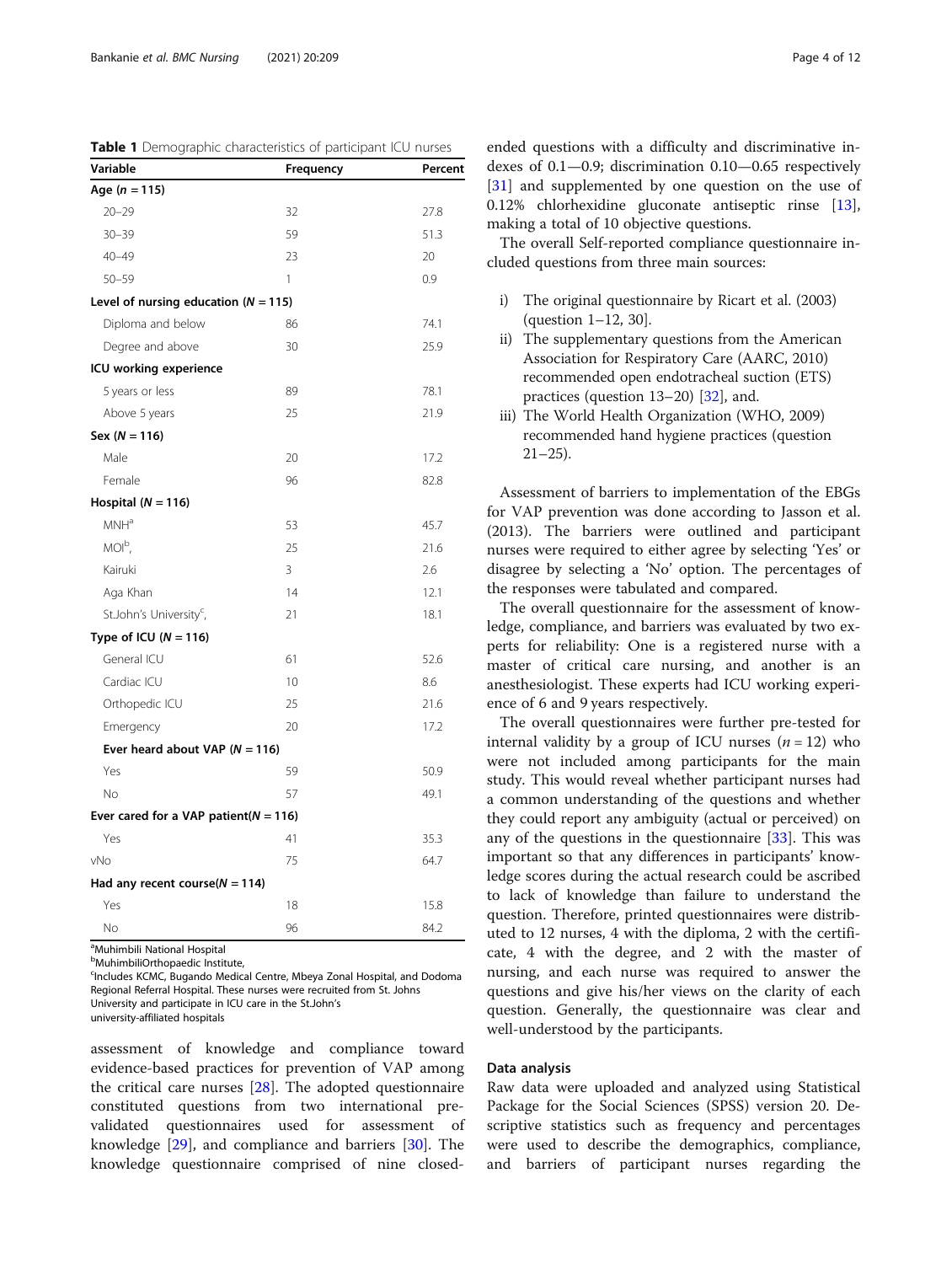implementation of EBGs for VAP prevention. In assessing knowledge, each correct answer was given one mark, thus the total score ranged from 0 to 10. To minimize subjectivity in reporting for compliance, the participant nurses were required to estimate the number of times they adhere to each particular item in every 10 indications for each item. Therefore, in each item, a total of 10 points was given if an item is always and correctly adhered to, and the least score was 0 if the item is not adhered to at all. This allowed an estimate of the compliance rate for each particular item even when the compliance was not 100% per a given item. The total score ranged from 0 to 250. The percentage score for each item was calculated, and the overall compliance score was reported in percentage (Table [3\)](#page-7-0).

Mean and standard deviation was calculated as the measure of central tendency for continuous variable such as knowledge scores. The mean knowledge and compliance scores of ICU nurses were compared by different levels of ICU experiences ( $\leq$ 5 yrs. vs. > 5 yrs) and nursing education (below degree vs degree and above) using an independent sample t-test. Pearson correlation was employed to ascertain the correlation (r) between knowledge and compliance scores to VAP prevention.

The interpretation of the correlation coefficient was as follows [\[34\]](#page-11-0): 0.00–0.1 negligible correlation,0.1–0.39, weak correlation,0.4–0.69, moderate correlation, and 0.70–0.89 strong correlation and 0.90–1.00, very strong correlation. A p-value of less than 0.05 was considered statistically significant.

#### Results

#### Demographic characteristics of participants

A total of 116 ICU nurses were involved in the study. Nurses aged between 31 and 39 years constituted the largest proportion (42.6%). Most had acquired nursing education at the diploma level and below (74.1%), often with < 5 years of experience (78.1%). About 35% acknowledged having ever cared for a patient with VAP. Only about 16% ( $n = 114$ ) reported having attended an inservice training on VAP. Demographic information of the participants has been summarized in Table [1.](#page-3-0)

#### Knowledge

The mean knowledge score (Fig. 1) was  $3.86(SD = 1.56)$ , equivalent to 38.6%. Thirty-one per cent achieved more than half of the total points. The scores ranged from 1 to 9 (10–90%). The 75th percentile was a 50% score.

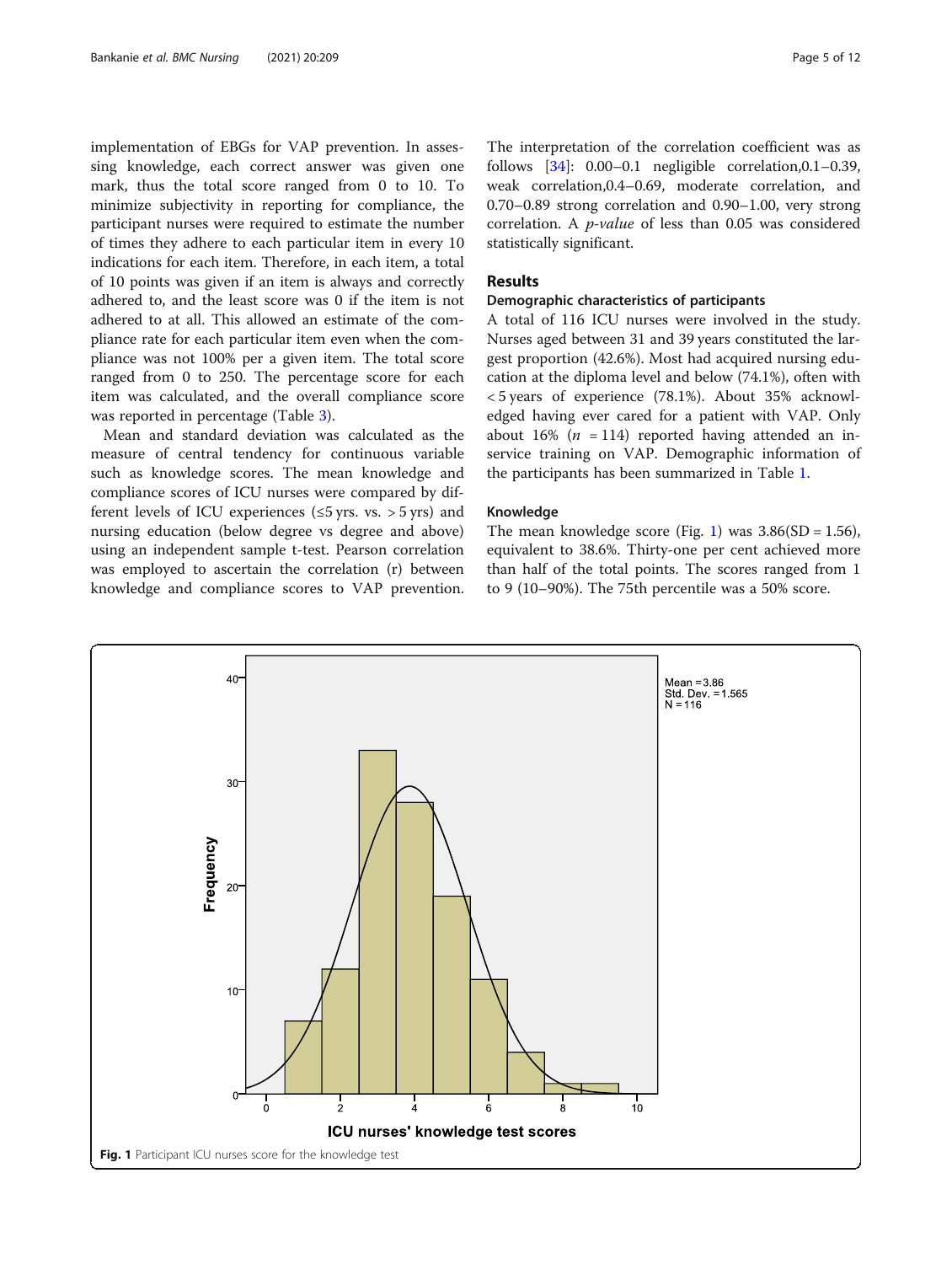Independent sample t-test revealed that nurses with a higher level of nursing education (degree and above) scored significantly higher than their colleagues with the diploma and below  $(4.57, SD = 1.22 \text{vs } 3.62, SD = 1.60,$  $p = 0.001$ ) (Table [4\)](#page-8-0). However, although more experienced nurses (ICU experience > 5 years) scored slightly higher than their less experienced colleagues (ICU experience < 5 years), the differences in score was not statistically significant (3.96, SD = 1.27, vs 3.86, SD = 1.66,  $p = 0.1$ ).

The top three items to which nurses answered correctly were related to patient positioning (70.7%), oral vs. nasal route for endotracheal intubation (55.2%), use of 0.12% chlorhexidine gluconate antiseptic oral rinse (52.6%)(Table [2\)](#page-6-0). The three least scored items were related to Frequency of humidifier changes (12.9%), type of airway humidifier (23.3%), and Open vs. Closed suction systems (28.4%)(Table [2](#page-6-0)).

Having a recent course on VAP, or ever cared a VAP patient did not significantly affect the knowledge on EBGs for VAP prevention (Table [4\)](#page-8-0).

#### Compliance

The mean self-reported compliance score for EBGs for prevention of VAP (Table [3\)](#page-7-0) was  $15.20$  (SD = 0.93) which is equivalent to 60.8%.

Independent sample t-test revealed that experience and educational levels had no significant association with self-reported compliance to EBGs for VAP prevention (Table [4\)](#page-8-0).

The three most adhered procedures were related to semi-recumbent positioning of the patient (92.4%), patient positional treatment (91.8%), and enteral feeding protocol/avoidance of gastric overdistension (91.2). The four least adhered procedures were related to Pre-suctioning analgesic (0.4%), use of protective gowns during suctioning (11.6%), face mask-wearing during suctioning (11.6%), continuous subglottic suctioning (11.6%).

Having a recent course on VAP, or ever cared a VAP patient with VAP did not significantly affect the compliance to EBGs for VAP prevention.

#### Correlation between knowledge and compliance

The correlation coefficient between knowledge and compliance was 0.01,  $(p > 0.05)$ .

#### Barriers

The main reported barriers to implementation of EBGs for VAP prevention (Table [4](#page-8-0)) include Lack of skills (96.6%), Lack of staff (95.7%), and Job discretion (94%). The least reported barriers include the procedures considered unnecessary (4.3%), (Table [5](#page-8-0)).

#### **Discussion**

This study aimed at determining knowledge, compliance, and barriers to implementation of EBGs for VAP bundle prevention in Tanzania as a resourcelimited setting. The mean knowledge score was  $3.86(SD = 1.56)$ , which is equivalent to 38.6%. This score is below the mean scores ever reported in various studies, ranging from 41.2% among nurses during the annual congress of the Flemish Society for Critical Care Nurses in November 2005 [[22\]](#page-10-0) to 78.1% in the USA [\[23](#page-10-0)]. Poor knowledge regarding the EBGs related to VAP prevention has also been reported in Iran  $[19]$  $[19]$ , Yemen  $[21]$  $[21]$  and Taiwan  $[35]$  $[35]$  in Asia, and Egypt [[24\]](#page-10-0) and Ethiopia [[25\]](#page-10-0) in Africa. The differences in knowledge scores may be explained by the differences in models of healthcare delivery in ICUs [[23\]](#page-10-0), and lack or differences in specific guidelines and policies regarding training and practice of EBGs for VAP prevention in ICUs [[29](#page-10-0)]. Developing a specific guideline and policy for training VAP prevention by considering the challenges in the resource-limited setting, without compromising the effectiveness in VAP prevention, could be helpful in minimizing the knowledge differences in resource-limited settings. Such standardized guidelines would take into consideration the costs related to recommendations for VAP prevention.

This study reveals a higher range of knowledge among nurses (10–90%) not only among ICU nurses in different hospitals but also within the same hospital. This higher range in knowledge between the lowest and the highest knowledge score may imply the difficulty in sharing evidence-based information among staff. The difficulty in sharing knowledge in hospitals in resource-limited settings has been extensively documented [\[36](#page-11-0), [37](#page-11-0)]. Some associated factors to information sharing include Differences in educational levels, limited resources, job dissatisfaction, lack of motivation, and lower level of professional education [[36,](#page-11-0) [37\]](#page-11-0). Other factors may include high workload, lack of organized on-the-job training, and lack of emphasis to improve knowledge or practice regarding EBGs. Yonkaitis and Maughan [\[38](#page-11-0)] have provided a simplified and useful guide for EBG knowledge sharing and evaluation (the 6 'A's' of EBPs) which may be adopted in resource-limited settings to assess the need, acquire the best evidence, appraise the evidence, apply evidence and disseminate evidence [\[38](#page-11-0)].

In our study, nurses with a degree or higher level of nursing education performed significantly better than the nurses with a diploma or lower level of nursing education. These results are consistent with studies in Taiwan [\[35](#page-11-0)], Ethiopia [\[25\]](#page-10-0), and Belgium [[29\]](#page-10-0) but are contrasted by the study in New Zealand [[39\]](#page-11-0). However,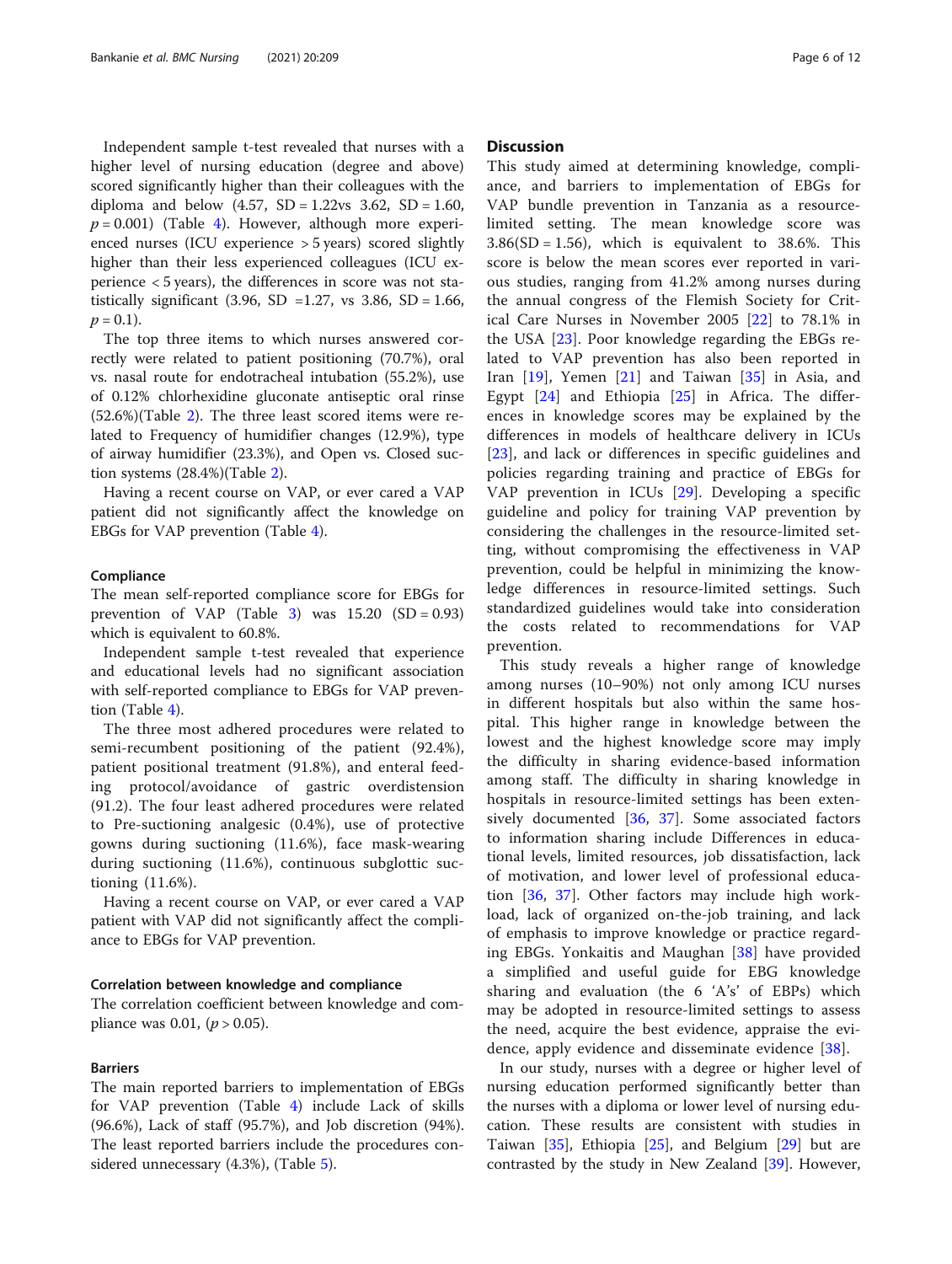<span id="page-6-0"></span>**Table 2** The responses provided by ICU nurses ( $n = 116$ ) to multiple-choice questions regarding VAP prevention

| Questions                                                                                 | Answersn(%) |
|-------------------------------------------------------------------------------------------|-------------|
| Oral vs. nasal route for endotracheal intubation                                          |             |
| Oral intubation is recommended                                                            | 64 (55.2)   |
| Nasal intubation is recommended                                                           | 28 (24.1)   |
| Both routes of intubation can be recommended                                              | 17(14.7)    |
| I do not know                                                                             | 7(6)        |
| Frequency of ventilator circuit changes                                                   |             |
| It is recommended to change circuits every 48 h (or when clinically indicated)            | 45 (38)     |
| It is recommended to change circuits every week (or when clinically indicated)            | 29(25)      |
| It is recommended to change circuits for every new patient (or when clinically indicated) | 38 (32.8)   |
| I do not know                                                                             | 4(3.4)      |
| Type of airway humidifier                                                                 |             |
| Heated humidifiers are recommended                                                        | 38 (32.8)   |
| Heat and moisture exchangers are recommended                                              | 27(23.3)    |
| Both types of humidifiers can be recommended                                              | 41(35.3)    |
| I do not know                                                                             | 10(8.6)     |
| Frequency of humidifier changes                                                           |             |
| It is recommended to change humidifiers every 48 h (or when clinically indicated)         | 74 (63.8)   |
| It is recommended to change humidifiers every 72 h (or when clinically indicated)         | 23 (19.8)   |
| It is recommended to change humidifiers every week (or when clinically indicated)         | 15(12.9)    |
| I do not know                                                                             | 4(3.4)      |
| Open vs. closed suction systems                                                           |             |
| Open suction systems are recommended                                                      | 33 (28.4)   |
| Closed suction systems are recommended                                                    | 29(25)      |
| Both systems can be recommended                                                           | 33 (28.4)   |
| I do not know                                                                             | 21(18.1)    |
| Frequency of change in suction systems                                                    |             |
| Daily changes are recommended (or when clinically indicated)                              | 40 (34.5)   |
| Weekly changes are recommended (or when clinically indicated)                             | 26(22.4)    |
| It is recommended to change systems for every new patient (or when clinically indicated)  | 36 (31.0)   |
| I do not know                                                                             | 14(12.1)    |
| End otracheal tubes with extra lumen for drainage of subglottic secretions                |             |
| These endotracheal tubes reduce the risk for VAP                                          | 56 (48.3)   |
| These endotracheal tubes increase the risk for VAP                                        | 30 (25.9)   |
| These endotracheal tubes do not influence the risk for VAP                                | 21(18.1)    |
| I do not know                                                                             | 9(7.8)      |
| Kinetic vs. standard beds                                                                 |             |
| Kinetic beds increase the risk for VAP                                                    | 30(25.9)    |
| Kinetic beds reduce the risk for VAP                                                      | 39 (33.6)   |
| The use of kinetic beds does not influence the risk for VAP                               | 35 (30.2)   |
| I do not know                                                                             | 12(10.3)    |
| <b>Patient positioning</b>                                                                |             |
| Supine positioning is recommended                                                         | 17 (14.7)   |
| Semi-recumbent positioning is recommended                                                 | 82 (70.7)   |
| The position of the patient does not influence the risk for VAP                           | 12(10.3)    |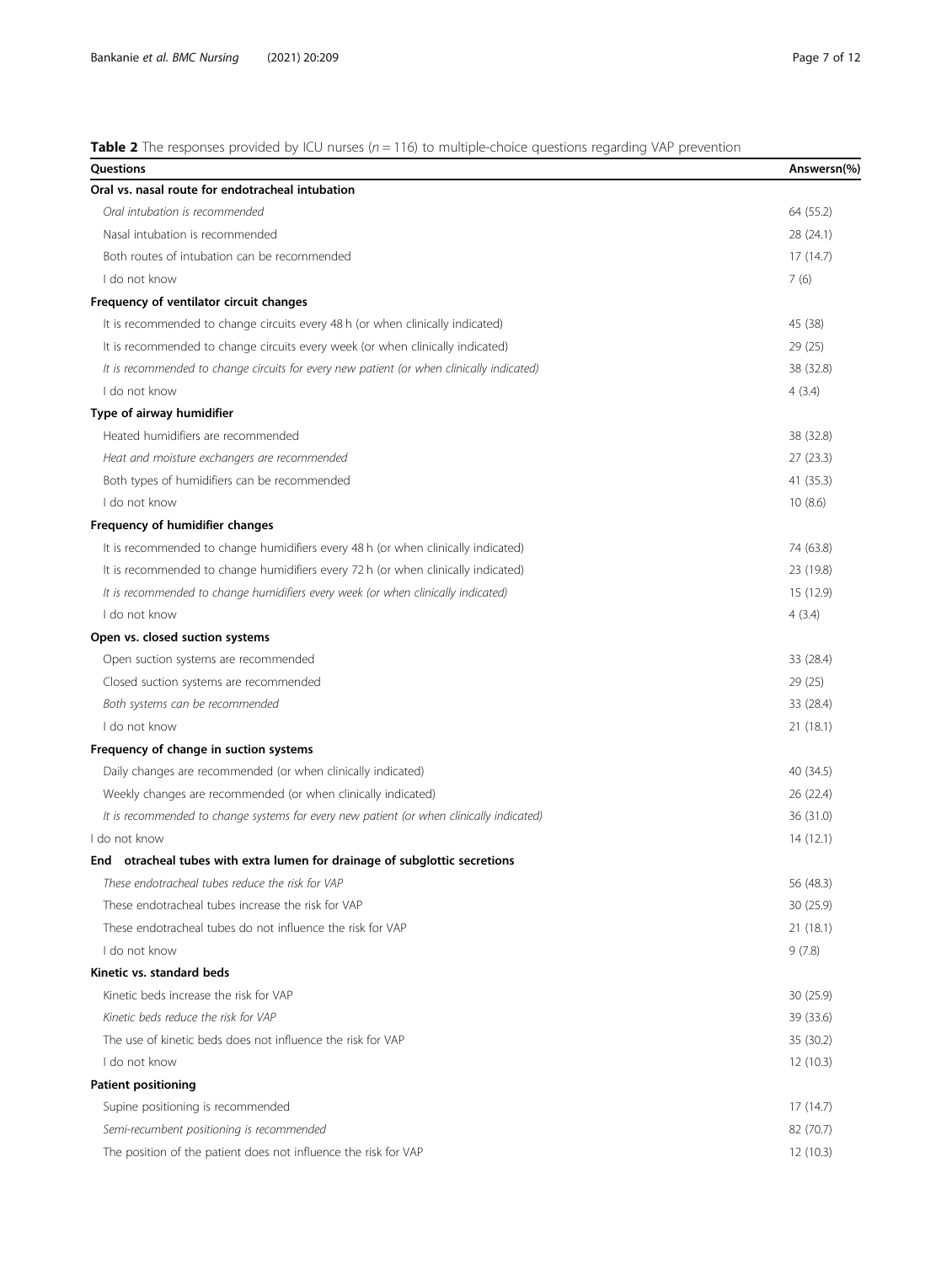<span id="page-7-0"></span>

| Table 2 The responses provided by ICU nurses (n = 116) to multiple-choice questions regarding VAP prevention (Continued) |  |  |  |  |
|--------------------------------------------------------------------------------------------------------------------------|--|--|--|--|
|--------------------------------------------------------------------------------------------------------------------------|--|--|--|--|

| Questions                                                                              | Answersn(%) |
|----------------------------------------------------------------------------------------|-------------|
| do not know                                                                            | 5(4.3)      |
| Use of 0.12% chlorhexidine gluconate antiseptic oral rinse                             |             |
| 0.12% chlorhexidine gluconate antiseptic oral rinse reduce the risk of VAP             | 61 (52.6)   |
| 0.12% chlorhexidine gluconate antiseptic oral rinse increase the risk of VAP           | 33 (28.4)   |
| 0.12% chlorhexidine gluconate antiseptic oral rinse does not influence the risk of VAP | 20(17.2)    |
| do not know                                                                            | 2(1.7)      |
| $M_{222}$ $500 - 206$ $2060$                                                           |             |

Mean score = 3.86, 38.6%  $SD = 1.57, 15.7$ 

contrary to other studies [\[22,](#page-10-0) [23](#page-10-0), [29,](#page-10-0) [30](#page-11-0)], and consistent with others [\[28](#page-10-0)], nursing assistants were included because they are also involved in bedside care of critically ill patients in ICU. However, their proportion was very low (1.7% of the entire sample), and therefore the results should be interpreted with caution.

Our study, unlike several others [[22](#page-10-0), [29,](#page-10-0) [40\]](#page-11-0) revealed that there was no difference in knowledge between more experienced nurses and less experienced nurses. These results are consistent with studies in New Zealand [\[39](#page-11-0)], Ethiopia [[25](#page-10-0)], and the USA [\[23\]](#page-10-0). In resource-limited countries like Tanzania, continuing education programs for in-service nurses are not common. The reliable source of knowledge remains college nursing training. Therefore, nurses with lower nursing education are likely to remain with little knowledge despite their increased clinical experiences, most of which are based on routine works and fulfilling medical orders.

Table 3 Intensive Care Unit nurses' self-reported compliance to EBGs for prevention of VAP

|                                                                                                  | $%$ (n = 116) |
|--------------------------------------------------------------------------------------------------|---------------|
| Removal of the nasogastric tube as soon as clinically feasible                                   | 81.6          |
| Enteral feeding protocol/avoidance of gastric over distension                                    | 91.2          |
| Semi-recumbent positioning of the patient (30-45°)                                               | 89.2          |
| Humidification with heat and moisture exchangers                                                 | 84.1          |
| Daily changes of heat and moisture exchangers                                                    | 59.1          |
| Chest physiotherapy                                                                              | 55.5          |
| Adequate hand hygiene between patients                                                           | 87.5          |
| Use of a formal infection-control program                                                        | 90.6          |
| Maintenance of adequate pressure in the endotracheal-tube cuff                                   | 82.1          |
| Scheduled drainage of condensate from ventilator circuits                                        | 29.6          |
| Continuous subglottic suctioning                                                                 | 11.6          |
| Use of protective gowns during suctioning                                                        | 11.6          |
| Pre-suctioning analgesic                                                                         | 0.4           |
| Pre-suctioning hyperoxygenation                                                                  | 41.1          |
| Face mask-wearing during suctioning                                                              | 11.6          |
| Sterility of suction catheter maintained until inserted into airway                              | 90.8          |
| Protection of patients eyes and central venous catheter from secretions during suctioning        | 10.9          |
| Two nurses perform suctioning                                                                    | 13.0          |
| Sodium chloride instillation                                                                     | 90.5          |
| Used catheter and gloves are disposed of in a manner that prevents contamination from secretions | 90.1          |
| Sedation protocol                                                                                | 75.3          |
| Respirator and weaning protocols                                                                 | 60.1          |
| Avoidance of unnecessary reintubation                                                            | 89.7          |
| Extubation protocol                                                                              | 84.0          |
| Patient positional treatment                                                                     | 91.8          |

Mean compliance was  $60.8$  (SD = 3.8),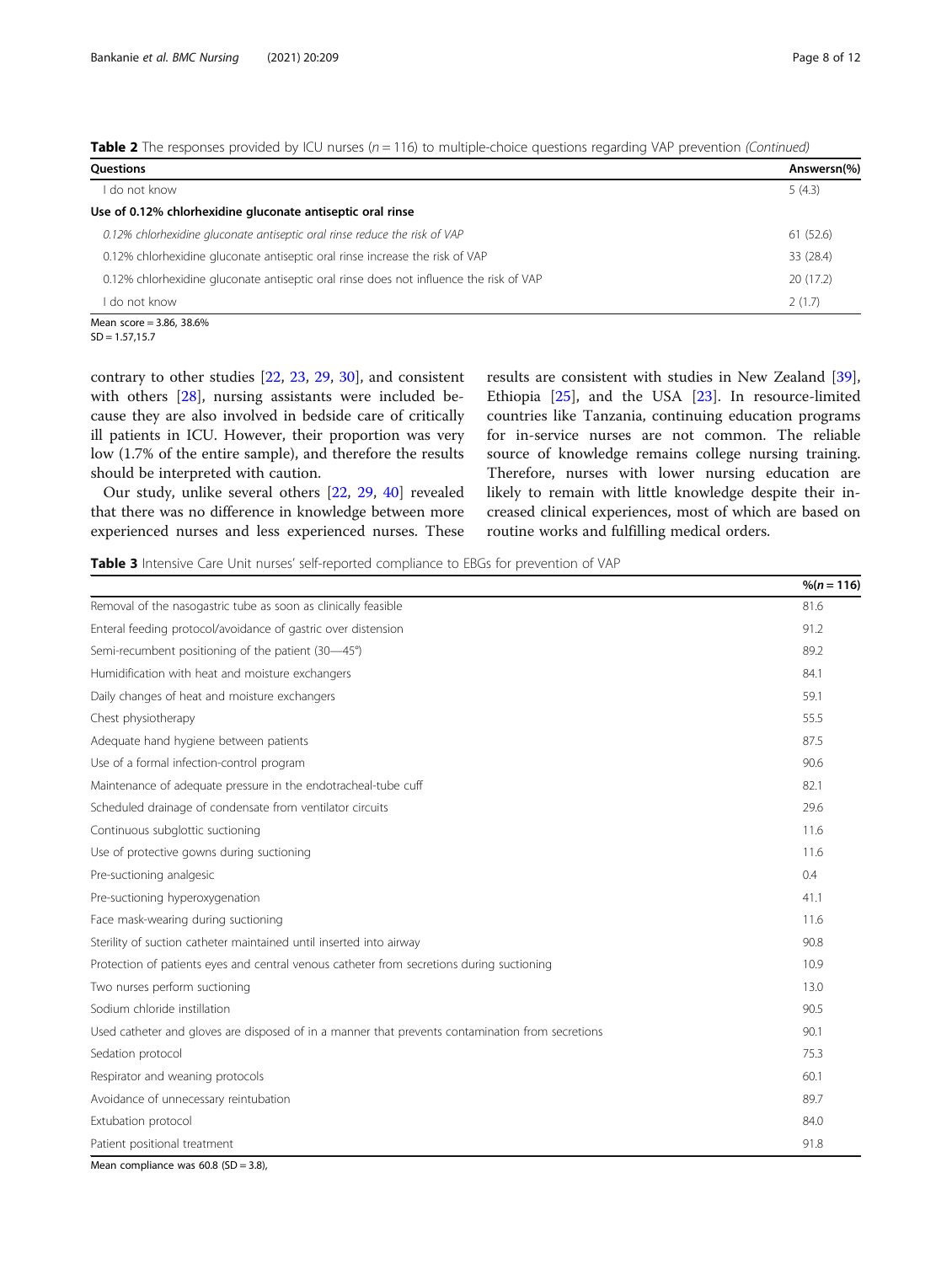| <b>Test variable</b> | Grouping                       | Mean (SD)    | t-value | P-value |
|----------------------|--------------------------------|--------------|---------|---------|
| Knowledge            | Experience                     |              |         |         |
|                      | Experience> 5                  | 3.96 (1.27)  | 0.343   | 0.1     |
|                      | Experience<5                   | 3.85 (1.66)  |         |         |
|                      | Education                      |              |         |         |
|                      | Degree and above               | 4.57(1.22)   | 2.96    | 0.004   |
|                      | Diploma and below              | 3.62(1.60)   |         |         |
|                      | Ever cared a VAP patient       |              |         |         |
|                      | Yes                            | 4.02(1.28)   | 0.897   | 0.37    |
|                      | No                             | 3.77 (1.71)  |         |         |
|                      | Had any training regarding VAP |              |         |         |
|                      | Yes                            | 3.61         | 0.904   | 0.37    |
|                      | No                             | 3.91         |         |         |
| Compliance           | <b>Experience</b>              |              |         |         |
|                      | Experience> 5                  | 15.02(0.6)   | 1.706   | 0.09    |
|                      | Experience<br>5                | 15.30(1.0)   |         |         |
|                      | <b>Education</b>               |              |         |         |
|                      | Degree and above               | 15.27        | 0.758   | 0.74    |
|                      | Diploma and below              | 15.14        |         |         |
|                      | Ever cared a VAP patient       |              |         |         |
|                      | Yes                            | 15.21 (1.30) | 0.206   | 0.81    |
|                      | No                             | 15.25 (0.66) |         |         |
|                      | Had any training regarding VAP |              |         |         |
|                      | Yes                            | 15.12 (0.61) | 0.839   | 0.407   |
|                      | No                             | 15.26 (0.99) |         |         |

<span id="page-8-0"></span>Table 4 Relationship between knowledge, compliance and selected demographic characteristics

In our study, the mean self-reported compliance to EBGs for the prevention of VAP was  $15.20$  (SD = 0.93) which is equivalent to 60.8%. This score is below the compliance scores ever reported in various studies, ranging between 77.7% in Spain [[30](#page-11-0)] and 83% in the USA [[41\]](#page-11-0). Consistent with other studies [\[28\]](#page-10-0), neither nursing level of education nor experience was associated with significant variability in compliance. In a similar study in Ethiopia [[25\]](#page-10-0), only higher nursing experience was associated with increased compliance to EBGs for VAP prevention. It implies that there are other factors than the

Table 5 Barriers to EBG related to VAP

| <b>Barrier</b>         | n(%)       |
|------------------------|------------|
| Lack of skills         | 112 (96.6) |
| Inadequate staff       | 111 (95.7) |
| Job discretion         | 109 (94)   |
| Insufficient knowledge | 92 (79.3)  |
| Lack of guidance       | 91 (78.4)  |
| <b>Laziness</b>        | 87 (75)    |
| Considered unnecessary | 5(4.3)     |

nursing level of education, and experience that affect compliance to the EBGs for VAP prevention, which may range from institutional factors such as lack of sufficient management support and policy to individual factors such as heavy workload and increased job stress in a resource-limited setting.

Consistent with other studies [\[28\]](#page-10-0), the most commonly self-reported compliances were related to semirecumbent positioning. Others include patient positional treatment, enteral feeding protocol/avoidance of gastric overdistension, use of a formal infection-control program, sterility of suction catheter maintained until inserted into the airway, sodium chloride instillation, and disposal of used catheter and gloves in a manner that prevents contamination from secretions. The reason for the high compliance score could be because these are part of the local guideline for ICU care of critically ill patients in most ICUs in Tanzania, and therefore, are routinely performed. The least adhered component was related to presuctioning analgesia (0.4%), which is much lower than the previously reported studies [[28\]](#page-10-0). In Tanzania, administering presuctioning analgesia is almost not done in ICUs.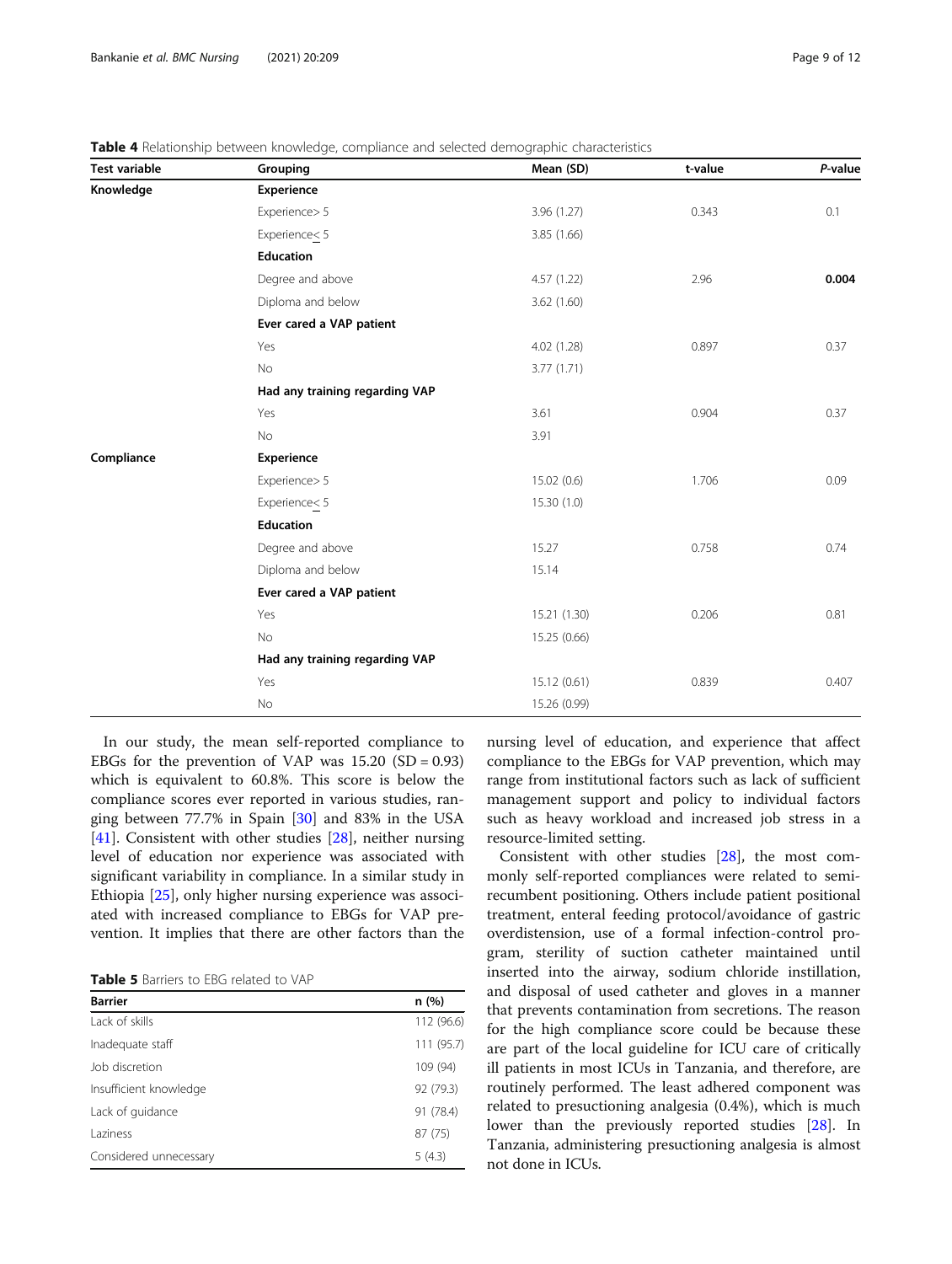In our study, while 28% of the participant responded that both the open and closed systems are recommended, 25% responded only closed systems are recommended. In general, both the open and closed suction systems have similar results in terms of safety and effectiveness in preventing HAI [[42\]](#page-11-0). However, a closedsuction system is desirable and is likely to add extra protection against COVID-19 transmission in ICU [\[43](#page-11-0)]. Sunctioning is an aerosol-generating procedure on critically ill patients with COVID-19 and present an increased risk of contamination for ICU nurses. With a massive number of critically ill patients admitted due to COVID-19, and irrespective of the full personal protective equipment that nurses wear, the open tracheal suction technique (OTST) still represents a potential threat for nurses [\[43](#page-11-0)]. Therefore, Closed tracheal suction systems (CTSS) remains a safe sunction method which allows the removal of tracheobronchial secretions without disconnecting ventilatory circuits, gas exchange deterioration and hypoxia to patients, and should be emphasized to ICU nurses in their daily ICU care.

The main barriers to the implementation of EBGs for VAP prevention were lack of skills (96.6%), lack of staff (95.5%), and lack of knowledge (79.3%). These factors are also reported in several other studies [\[41,](#page-11-0) [44\]](#page-11-0). Lack of knowledge and skills may be attributed to the inability to transform research into practice, and poor information sharing among nurses as the majority of ICU nurses have lower nursing education levels [[23,](#page-10-0) [44\]](#page-11-0). Poor information sharing among ICU nurses is revealed by a wider range of knowledge scores of 80% (10–90%) in the present study. Others include lack of guidance (78.4%), and laziness (75%) [[28\]](#page-10-0).

Our study reveals that there is no correlation between knowledge and compliance( $r = 0.01$ ,  $p > 0.05$ ). This is consistent with other studies [\[24](#page-10-0), [45\]](#page-11-0) which also revealed lack of association between knowledge and practice regarding VAP prevention. In contrast, other educational interventional studies reveals that, an increased knowledge, improves compliance which also reduces VAP incidences [[46](#page-11-0)]. The differences among the studies may be due to the differences in the type and extent of barrier factors that may impede compliance despite increased knowledge. Although knowledge remains the first step in the implementation of EBGs for VAP prevention, other factors such as the limited number of staff and lack of managerial support may affect compliance despite increased knowledge [\[28](#page-10-0)].

In summary, it is necessary that the knowledge, compliance, and barriers are assessed so that measures are taken for the improvement of clinical outcomes of our ICU patients. The knowledge levels and compliance of ICU nurses in Tanzania regarding EBGs for VAP prevention are lower than the lowest ever reported level of knowledge in the published studies. This may be the single most important barrier to the implementation of the EBGs for VAP prevention.

#### Implication and recommendation for practice

Considering the implication of VAP in the quality of ICU patients, and the role of compliance to the EBGs in the prevention of VAP and improving quality of ICU patient care, educational measures to improve knowledge, preparing standardized guidelines, and enhancing information sharing among nurses may have significant outcomes in the prevention of VAP. Using strategies such as shift–based educational interventions and bedside teaching, nurses with higher knowledge and experience may be important agents in improving knowledge and compliance to other nurses regarding VAP prevention.

Whenever possible, increasing the nurse to patient ratio in ICUs will add to the implementation of the recommended EBGs for VAP prevention. The results of this study will help in guiding local practice and education and will be the baseline of reference after the implementation of educational measures. Furthermore, being the first study regarding knowledge and compliance to EBGs for VAP prevention in Tanzania using a standardized international questionnaire, the results of this study add to the existing literature regarding the state of sub-Saharan Africa and other resource-limited settings.

#### **Limitations**

This study had some limitations worth mentioning. First, the participant ICU nurses outside Dar es Salaam City were conveniently obtained at St. John's University. These may not be representative of all other nurses in their respective hospitals. Second, this study did not exhaustively evaluate other factors that may affect compliance, such as managerial factors.

Third, our study evaluated self-reported compliance which may differ from the observed (actual) compliance to EBGs for VAP prevention among the ICU nurses.

#### Conclusion

The average knowledge level and compliance regarding the EBGs for VAP prevention in Tanzania was lower than the lowest ever reported elsewhere. The level of nursing education was shown to be associated with better knowledge scores. Barriers towards EBGs were identified. There is a need for ongoing in-service educational interventions and effective implementation strategies. Strong mentorship and exchange programs across the country on knowledge and skills transfer among ICU nurses in Tanzania are highly recommended. Considering the consequences of VAP, Nursing curriculums at all levels should include a part for EBGs for VAP prevention.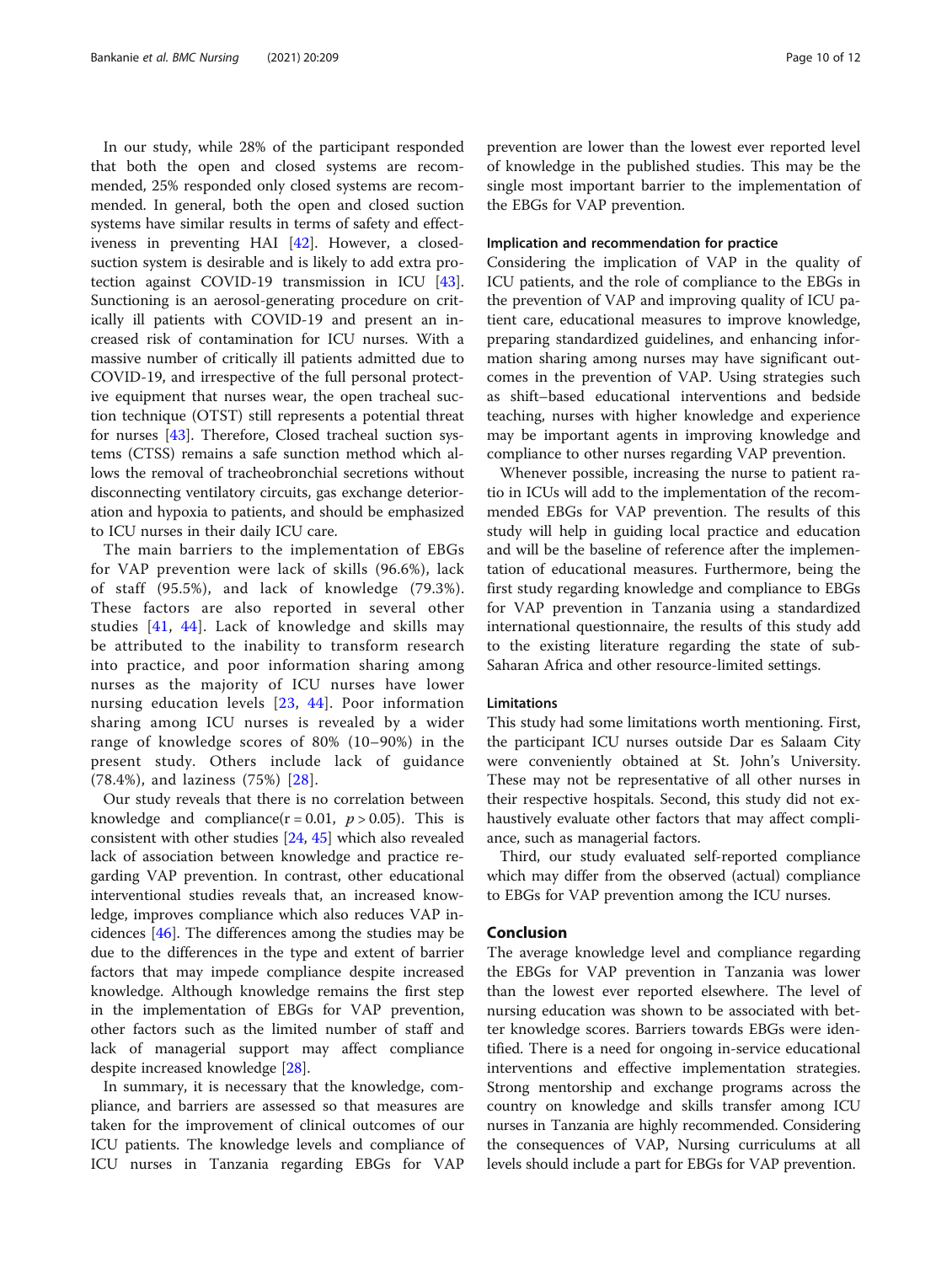#### <span id="page-10-0"></span>Acknowledgments

We extend our acknowledgement to Menti Ndile from Muhimbili University of Health and Allied Sciences, Angel Joho from the University of Dodoma, and Optatus Silanda from Muhimbili National Hospital for their valuable inputs on the data collection tool and methodology of this study.

#### Authors' contributions

VB and AO were involved in the conception, designing, analyzing, writing reports, and writing manuscripts. LW had engaged in analyzing, interpreting data, and writing reports. LY was the overall supervisor in all stages from conception to manuscript preparation and publication. All authors have read and approved the manuscript.

#### Funding

None.

#### Availability of data and materials

Data for the study are available to the corresponding author and may be accessed upon request.

#### **Declarations**

#### Ethics approval and consent to participate

Ethical approval was granted by the Muhimbili University of Health and Allied Sciences Institutional Review Board, with number MU/PGS/SAE/Vol. XI. Permission for data collection was granted by the respective hospital managements, and informed consent forms were signed by each participant. The form had the introduction of the study, significance, benefits, risks, and participants' voluntary nature of their participation. All steps and procedures were performed in accordance with the relevant guidelines approved by the IRB and specific hospitals involved in the study.

#### Consent for publication

Not Applicable.

#### Competing interests

The authors declare that there is no any competing interest.

#### Author details

<sup>1</sup>XiangYa school of Nursing, Central South University, No.172Tongzi po Road, Changsha, Yuelu District, China. <sup>2</sup>Department of Clinical Nursing, University of Dodoma, Dodoma, Tanzania. <sup>3</sup>Department of Community Health Nursing, Muhimbili University of Health and Allied Sciences, Dar es Salaam, Tanzania.

#### Received: 28 November 2020 Accepted: 29 September 2021 Published online: 25 October 2021

#### References

- 1. Stoesser N, Emary K, Soklin S, Peng An K, Sophal S, Chhomrath S, et al. The value of intermittent point-prevalence surveys of healthcare-associated infections for evaluating infection control interventions at Angkor Hospital for Children, Siem Reap, Cambodia. Trans R Soc Trop Med Hyg. 2013;107(4): 248–53. <https://doi.org/10.1093/trstmh/trt005>.
- 2. Razine R, Azzouzi A, Barkat A, Khoudri I, Hassouni F, Chefchaouni AC, et al. Prevalence of hospital-acquired infections in the university medical center of Rabat, Morocco. Int Arch Med. 2012;5:26. [https://doi.org/10.1186/1755-](https://doi.org/10.1186/1755-7682-5-26) [7682-5-26.](https://doi.org/10.1186/1755-7682-5-26)
- 3. Nejad SB, Allegranzi B, Syed SB, Pittet D. Health-care-associated infection in Africa : a systematic review. Bull World Heal Organ. 2011;89:757–65.
- 4. Lambert M-L, Palomar M, Agodi A, Hiesmayr M, Lepape A, Ingenbleek A, et al. Prevention of ventilator-associated pneumonia in intensive care units: an international online survey. Antimicrob Resist Infect Control. 2013;2:9. <https://doi.org/10.1186/2047-2994-2-9>.
- 5. Allegranzi B, Nejad SB, Combescure C, Graafmans W, Attar H, Donaldson L, et al. Burden of endemic health-care-associated infection in developing countries: systematic review and meta-analysis. Lancet. 2011;377(9761):228– 41. [https://doi.org/10.1016/S0140-6736\(10\)61458-4.](https://doi.org/10.1016/S0140-6736(10)61458-4)
- 6. Kalanuria AA, Zai W, Mirski M. Critical Care 2014\_VAP Guidelines. Crit Care. 2014;18:1–8.
- 7. Hellyer TP, Ewan V, Wilson P, Simpson AJ. The Intensive Care Society recommended bundle of interventions for the prevention of ventilator-

associated pneumonia. J Intensive Care Soc. 2016;17(3):238–43. [https://doi.](https://doi.org/10.1177/1751143716644461) [org/10.1177/1751143716644461.](https://doi.org/10.1177/1751143716644461)

- 8. Anyangwe SCE, Mtonga C. Inequities in the Global Health workforce : the greatest impediment to health in sub-Saharan Africa. Int J Environ Res Public Heal. 2007;4(2):93–100. [https://doi.org/10.3390/ijerph2007040002.](https://doi.org/10.3390/ijerph2007040002)
- 9. Álvarez-Lerma F, Palomar-Martínez M, Miguel Sánchez-García MM-A, Álvarez-Rodríguez J, Lorente L, Arias-Rivera S, et al. Prevention of ventilatorassociated pneumonia: the multimodal approach of the Spanish ICU "pneumonia zero" program\*. Crit Care Med. 2018;46(2):181–8. [https://doi.](https://doi.org/10.1097/CCM.0000000000002736) [org/10.1097/CCM.0000000000002736](https://doi.org/10.1097/CCM.0000000000002736).
- 10. Todi S. Bundle therapy in critical care. Med Updat. 2012;22:695–9.
- 11. Mohamed KAE. Compliance with VAP bundle implementation and its effectiveness on surgical and medical sub-population in adult ICU. Egypt J Chest Dis Tuberc. 2013;63(1):9–14. [https://doi.org/10.1016/j.ejcdt.2013.10.019.](https://doi.org/10.1016/j.ejcdt.2013.10.019)
- 12. Munro N, Ruggiero M. Ventilator-associated pneumonia bundle. AACN Adv Crit Care. 2014;25(2):163–75. [https://doi.org/10.4037/NCI.0000000000000019.](https://doi.org/10.4037/NCI.0000000000000019)
- 13. Rello J, Lode H, Cornaglia G, Masterton R. A European care bundle for prevention of ventilator-associated pneumonia. Intensive Care Med. 2010; 36(5):773–80. <https://doi.org/10.1007/s00134-010-1841-5>.
- 14. Tolentino-delosreyes AF, Ruppert SD, Shiao SPK. Evidence-Based Practice: Use of the Ventilator Bundle to Prevent Ventilator-Associated Pneumonia. Am J Crit Care. 2007;16:20–7.
- 15. Parisi M, Vasiliki G, Stavros D, Efstathia K, Christina G, Efstathia P, et al. Use of ventilator bundle and staff education to decrease ventilator- associated pneumonia in. CriticalCareNurse. 2016;36:1–8.
- 16. Horner DL, Bellamy MC. Care bundles in intensive care. Contin Educ Anaesth Crit Care Pain. 2012;12(4):199–202. [https://doi.org/10.1093/bjacea](https://doi.org/10.1093/bjaceaccp/mks021) [ccp/mks021.](https://doi.org/10.1093/bjaceaccp/mks021)
- 17. Mavinga N, Nsiala M, Mafuta M, Yanga M, Amisi B, Ilunga J, et al. Implementation and evaluation of the impact of a " ventilator-bundle " at Kinshasa University clinics: before and after study. J Infect Dis Med Microbiol. 2018;2:1–5.
- 18. Al-Busaidi IS, Al Suleimani SZ, Dupo JU, Al Sulaimi NK, Nair VG. Nurses' knowledge, attitudes, and implementation of evidence-based practice in oman: a multi-institutional, cross-sectional study. Oman Med J. 2019;34(6): 521–7. <https://doi.org/10.5001/omj.2019.95>.
- 19. Bagheri-nesami M, Amiri M. Nurses ' knowledge of evidence- based guidelines for preventing ventilator- associated pneumonia in intensive care units. JNMS. 2014;1(1):47–51. <https://doi.org/10.4103/2345-5756.231389>.
- 20. Blot S, Lisboa T, Angles R, Rello J. Prevention of VAP: is zero rate possible? Clin Chest Med. 2011;32(3):591–9. <https://doi.org/10.1016/j.ccm.2011.05.008>.
- 21. Al-Sayaghi KM. Prevention of ventilator-associated pneumonia. Rev Port Pneumol. 2014;35(3):269–76. <https://doi.org/10.1016/j.rppneu.2014.01.002>.
- 22. Blot S, Labeau S, Vandijck D, Van Aken P, Claes B. Evidence-based guidelines for the prevention of ventilator-associated pneumonia: results of a knowledge test among intensive care nurses. Intensive Care Med. 2007; 33(8):1463–7. <https://doi.org/10.1007/s00134-007-0705-0>.
- 23. El-Khatib MF, Zeineldine S, Ayoub C, Husari A, Bou-Khalil PK. Critical care clinicians' knowledge of evidence-based guidelines for preventing ventilator-associated pneumonia. Am J Crit Care. 2010;19(3):272–6. [https://](https://doi.org/10.4037/ajcc2009131) [doi.org/10.4037/ajcc2009131](https://doi.org/10.4037/ajcc2009131).
- 24. Ali SN. Critical care nurses ' knowledge and compliance with ventilator associated pneumonia bundle at Cairo University hospitals. J Educ Pract. 2013;4:66–78.
- 25. Wami GA, Mengistu D, Gudisa GG. Knowledge, Practice and Associated Factors of Adult Intensive Care Nurses' on Prevention of Ventilator Associated Pneumonia in Addis Ababa Public Hospitals. Int J Clin Dermatol. 2018;1:15–21.
- 26. Wu D, Wu C, Zhang S, Zhong Y. Risk factors of ventilator-associated pneumonia in critically III patients. Front Pharmacol. 2019;10:1–7.
- 27. Sharma S, Mudgal S, Thakur K, Gaur R. How to calculate sample size for observational and experiential nursing research studies? Natl J Physiol Pharm Pharmacol. 2019;10(0):1. [https://doi.org/10.5455/njppp.2020.10.093](https://doi.org/10.5455/njppp.2020.10.0930717102019) [0717102019.](https://doi.org/10.5455/njppp.2020.10.0930717102019)
- 28. Jansson M, Ala-kokko T, Ylipalosaari P. Critical care nurses ' knowledge of , adherence to and barriers towards evidence-based guidelines for the prevention of ventilator-associated pneumonia — a survey study. Intensive Crit Care Nurs. 2013;29(4):216–27. [https://doi.org/10.1016/j.](https://doi.org/10.1016/j.iccn.2013.02.006) [iccn.2013.02.006.](https://doi.org/10.1016/j.iccn.2013.02.006)
- 29. Labeau S, Vandijck D, Rello J, Adam S, Rosa A, Wenisch C, et al. Evidencebased guidelines for the prevention of ventilator-associated pneumonia: